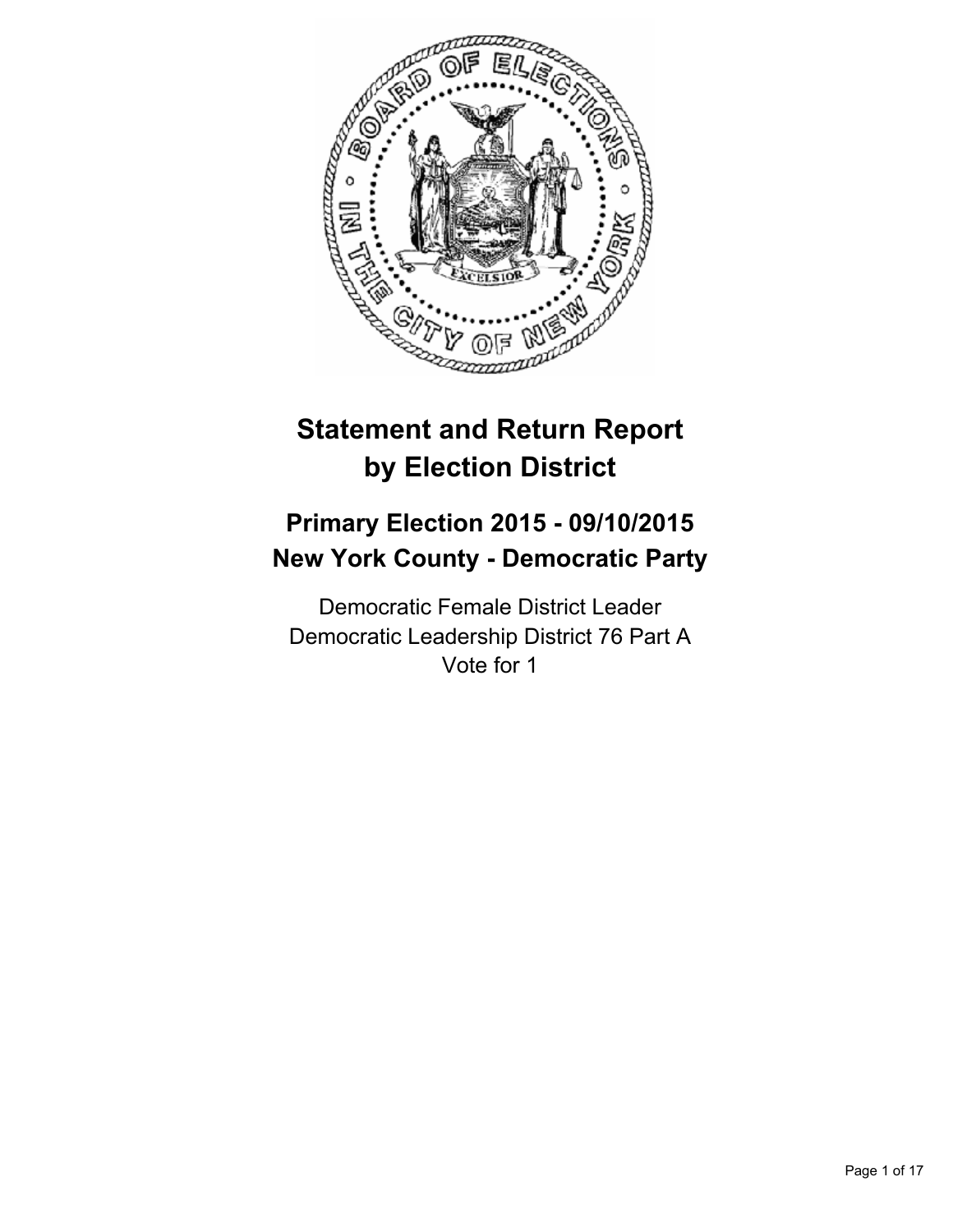

| PUBLIC COUNTER                                           | 8              |
|----------------------------------------------------------|----------------|
| ABSENTEE/MILITARY                                        |                |
| AFFIDAVIT                                                | 0              |
| Total Ballots                                            | 9              |
| Less - Inapplicable Federal/Special Presidential Ballots | 0              |
| <b>Total Applicable Ballots</b>                          | 9              |
| ESTHER BERNHARD YANG                                     | $\overline{2}$ |
| BARBARA RUDDER                                           | $\Omega$       |
| JILL EISNER                                              |                |
| Total Votes                                              | 9              |
|                                                          |                |

## **002/76**

| PUBLIC COUNTER                                           | 26             |
|----------------------------------------------------------|----------------|
| ABSENTEE/MILITARY                                        | 2              |
| AFFIDAVIT                                                | 0              |
| Total Ballots                                            | 28             |
| Less - Inapplicable Federal/Special Presidential Ballots | 0              |
| <b>Total Applicable Ballots</b>                          | 28             |
| ESTHER BERNHARD YANG                                     | $\overline{7}$ |
| BARBARA RUDDER                                           | 5              |
| JILL EISNER                                              | 13             |
| <b>Total Votes</b>                                       | 25             |
| Unrecorded                                               | 3              |
|                                                          |                |

| <b>PUBLIC COUNTER</b>                                    | 10 |
|----------------------------------------------------------|----|
| ABSENTEE/MILITARY                                        | 3  |
| AFFIDAVIT                                                | 0  |
| <b>Total Ballots</b>                                     | 13 |
| Less - Inapplicable Federal/Special Presidential Ballots | 0  |
| <b>Total Applicable Ballots</b>                          | 13 |
| <b>ESTHER BERNHARD YANG</b>                              | 5  |
| BARBARA RUDDER                                           |    |
| <b>JILL EISNER</b>                                       | 6  |
| <b>Total Votes</b>                                       | 12 |
| Unrecorded                                               |    |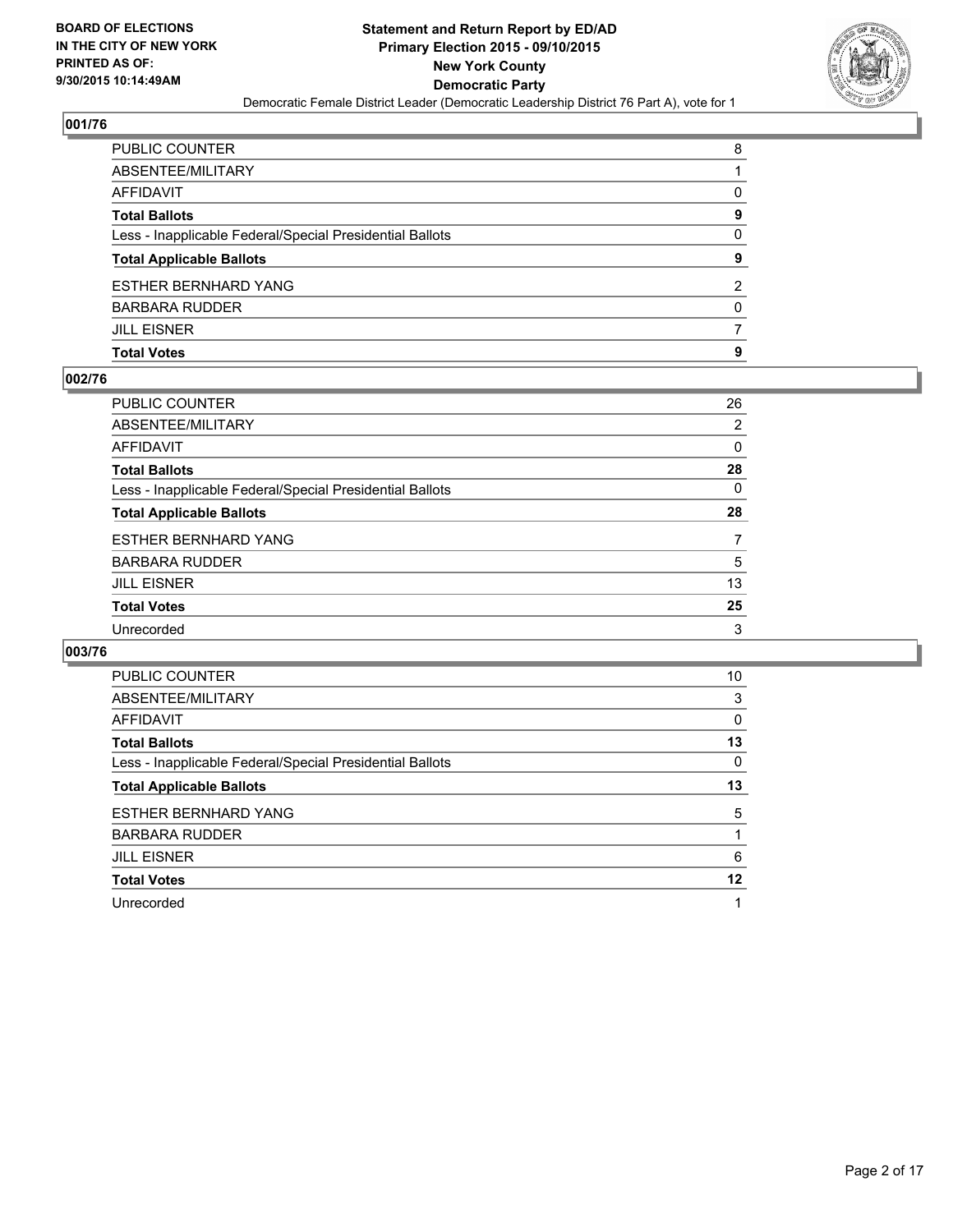

| PUBLIC COUNTER                                           | 11 |
|----------------------------------------------------------|----|
| ABSENTEE/MILITARY                                        | 2  |
| AFFIDAVIT                                                | 0  |
| Total Ballots                                            | 13 |
| Less - Inapplicable Federal/Special Presidential Ballots | 0  |
| <b>Total Applicable Ballots</b>                          | 13 |
| ESTHER BERNHARD YANG                                     | 3  |
| BARBARA RUDDER                                           |    |
| JILL EISNER                                              | 3  |
| Total Votes                                              | 13 |

## **005/76**

| PUBLIC COUNTER                                           | 12 <sup>2</sup> |
|----------------------------------------------------------|-----------------|
| ABSENTEE/MILITARY                                        | 0               |
| AFFIDAVIT                                                | 0               |
| Total Ballots                                            | $12 \,$         |
| Less - Inapplicable Federal/Special Presidential Ballots | 0               |
| <b>Total Applicable Ballots</b>                          | 12              |
| ESTHER BERNHARD YANG                                     | 3               |
| BARBARA RUDDER                                           | 0               |
| JILL EISNER                                              | 5               |
| <b>Total Votes</b>                                       | 8               |
| Unrecorded                                               | 4               |
|                                                          |                 |

| <b>PUBLIC COUNTER</b>                                    | 10 |
|----------------------------------------------------------|----|
| ABSENTEE/MILITARY                                        | 0  |
| <b>AFFIDAVIT</b>                                         | 0  |
| <b>Total Ballots</b>                                     | 10 |
| Less - Inapplicable Federal/Special Presidential Ballots | 0  |
| <b>Total Applicable Ballots</b>                          | 10 |
| <b>ESTHER BERNHARD YANG</b>                              | 2  |
| <b>BARBARA RUDDER</b>                                    |    |
| <b>JILL EISNER</b>                                       | 6  |
| NICOLE KRIST (WRITE-IN)                                  |    |
| <b>Total Votes</b>                                       | 10 |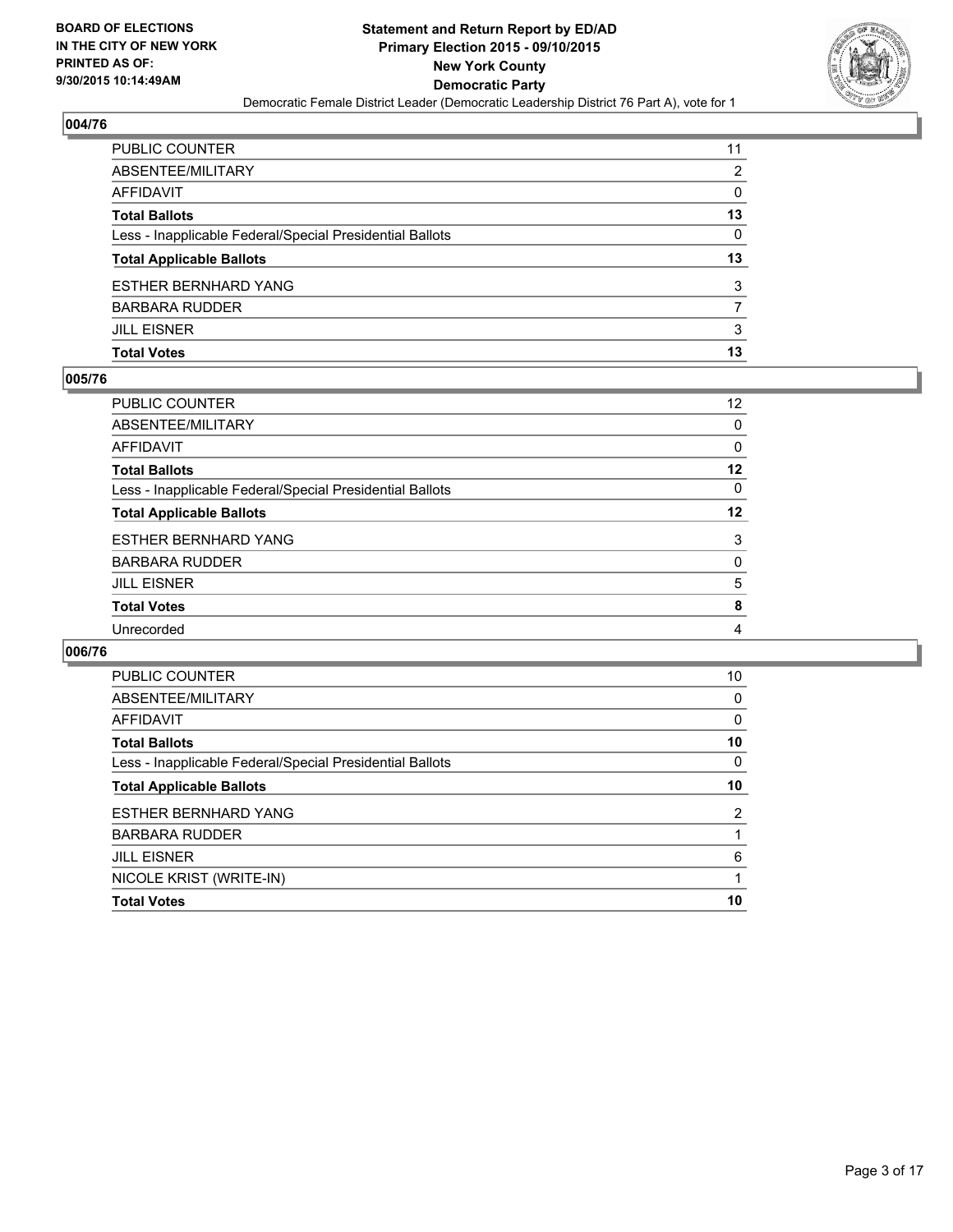

| PUBLIC COUNTER                                           | 21             |
|----------------------------------------------------------|----------------|
| ABSENTEE/MILITARY                                        |                |
| AFFIDAVIT                                                | 0              |
| Total Ballots                                            | 22             |
| Less - Inapplicable Federal/Special Presidential Ballots | 0              |
| <b>Total Applicable Ballots</b>                          | $22\,$         |
| ESTHER BERNHARD YANG                                     | 9              |
| BARBARA RUDDER                                           | 5              |
| JILL EISNER                                              | 6              |
| <b>Total Votes</b>                                       | 20             |
| Unrecorded                                               | $\overline{2}$ |

## **008/76**

| PUBLIC COUNTER                                           | 3 |
|----------------------------------------------------------|---|
| ABSENTEE/MILITARY                                        |   |
| <b>AFFIDAVIT</b>                                         | 0 |
| <b>Total Ballots</b>                                     | 4 |
| Less - Inapplicable Federal/Special Presidential Ballots | 0 |
| <b>Total Applicable Ballots</b>                          | 4 |
| <b>ESTHER BERNHARD YANG</b>                              |   |
| <b>BARBARA RUDDER</b>                                    | 2 |
| <b>JILL EISNER</b>                                       |   |
| <b>Total Votes</b>                                       | 4 |
|                                                          |   |

| PUBLIC COUNTER                                           | 17             |
|----------------------------------------------------------|----------------|
| ABSENTEE/MILITARY                                        | 2              |
| <b>AFFIDAVIT</b>                                         | 0              |
| <b>Total Ballots</b>                                     | 19             |
| Less - Inapplicable Federal/Special Presidential Ballots | 0              |
| <b>Total Applicable Ballots</b>                          | 19             |
| <b>ESTHER BERNHARD YANG</b>                              | $\overline{2}$ |
| <b>BARBARA RUDDER</b>                                    | 4              |
| <b>JILL EISNER</b>                                       | 12             |
| <b>Total Votes</b>                                       | 18             |
| Unrecorded                                               | 1              |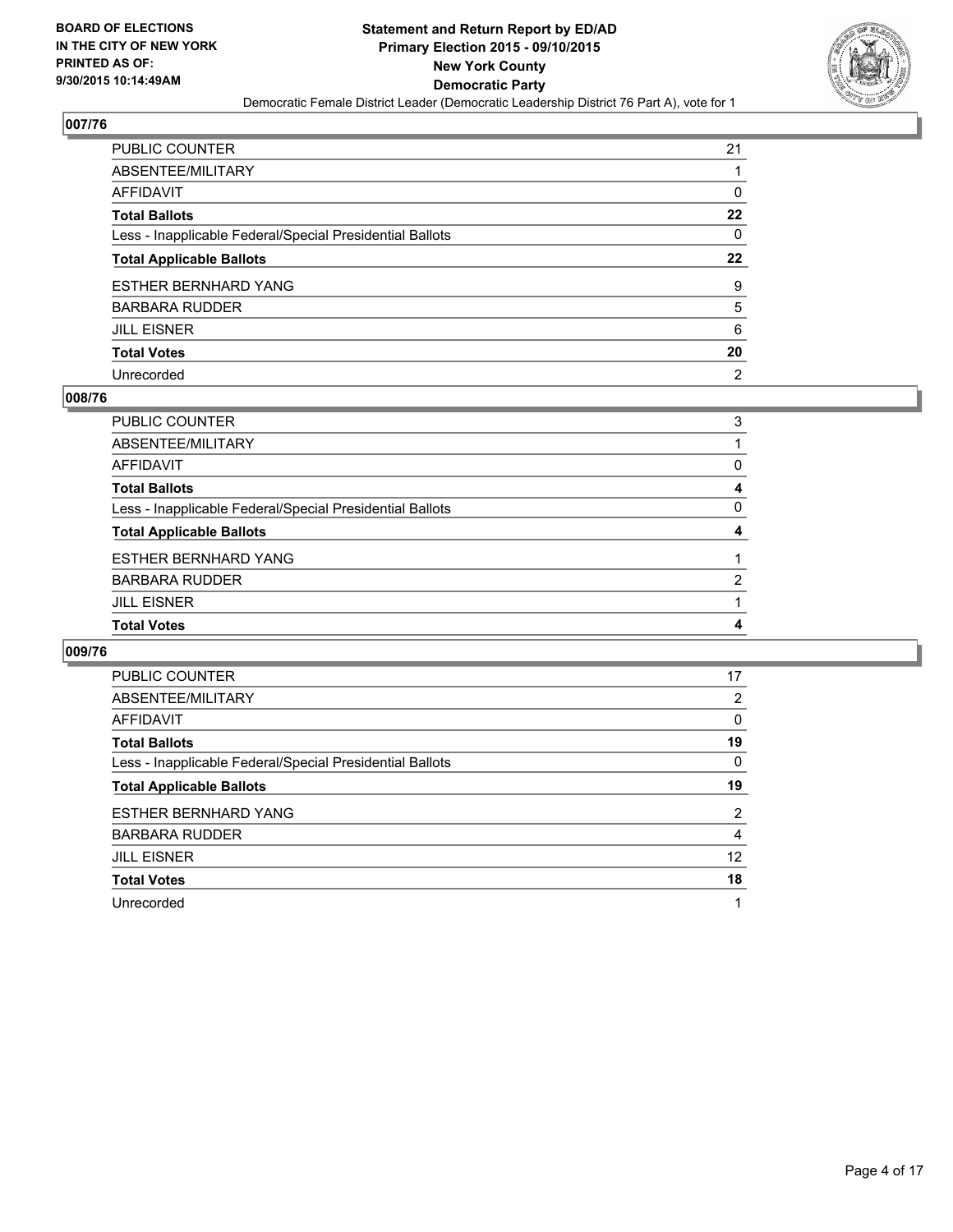

| PUBLIC COUNTER                                           | 19 |
|----------------------------------------------------------|----|
| ABSENTEE/MILITARY                                        |    |
| AFFIDAVIT                                                | 0  |
| Total Ballots                                            | 20 |
| Less - Inapplicable Federal/Special Presidential Ballots | 0  |
| <b>Total Applicable Ballots</b>                          | 20 |
| ESTHER BERNHARD YANG                                     | 4  |
| BARBARA RUDDER                                           | 6  |
| JILL EISNER                                              | 9  |
| <b>Total Votes</b>                                       | 19 |
| Unrecorded                                               |    |

## **011/76**

| PUBLIC COUNTER                                           |                |
|----------------------------------------------------------|----------------|
| ABSENTEE/MILITARY                                        | 2              |
| <b>AFFIDAVIT</b>                                         | 0              |
| <b>Total Ballots</b>                                     | 9              |
| Less - Inapplicable Federal/Special Presidential Ballots | 0              |
| <b>Total Applicable Ballots</b>                          | 9              |
| <b>ESTHER BERNHARD YANG</b>                              | $\Omega$       |
| <b>BARBARA RUDDER</b>                                    | 3              |
| <b>JILL EISNER</b>                                       | $\overline{2}$ |
| <b>Total Votes</b>                                       | 5              |
| Unrecorded                                               | 4              |
|                                                          |                |

| <b>PUBLIC COUNTER</b>                                    | 14             |
|----------------------------------------------------------|----------------|
| ABSENTEE/MILITARY                                        |                |
| <b>AFFIDAVIT</b>                                         | 0              |
| <b>Total Ballots</b>                                     | 15             |
| Less - Inapplicable Federal/Special Presidential Ballots | 0              |
| <b>Total Applicable Ballots</b>                          | 15             |
| <b>ESTHER BERNHARD YANG</b>                              | 3              |
| <b>BARBARA RUDDER</b>                                    | 5              |
| <b>JILL EISNER</b>                                       | 5              |
| <b>Total Votes</b>                                       | 13             |
| Unrecorded                                               | $\overline{2}$ |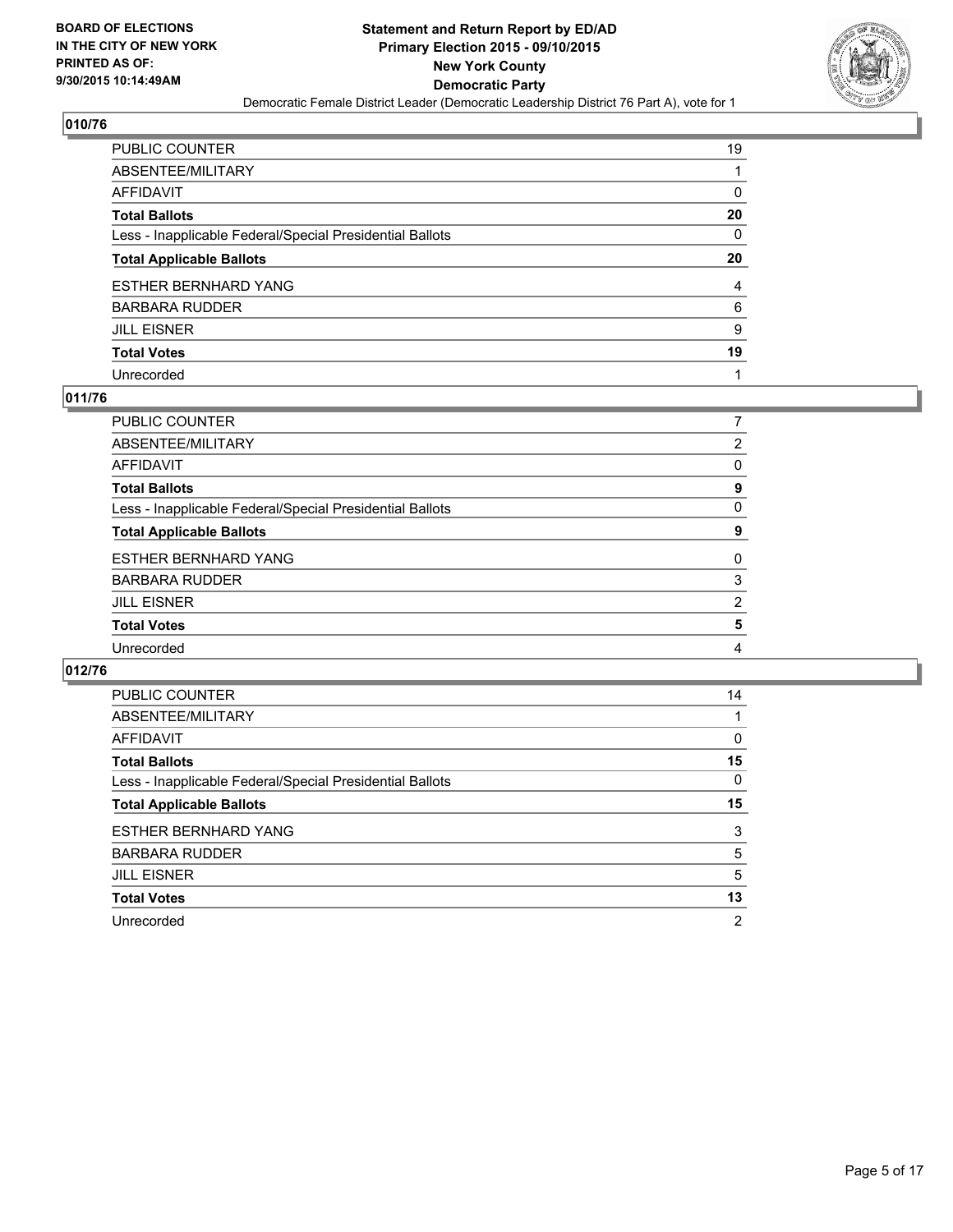

| PUBLIC COUNTER                                           | 15             |
|----------------------------------------------------------|----------------|
| ABSENTEE/MILITARY                                        | 3              |
| AFFIDAVIT                                                | 0              |
| Total Ballots                                            | 18             |
| Less - Inapplicable Federal/Special Presidential Ballots | 0              |
| <b>Total Applicable Ballots</b>                          | 18             |
| ESTHER BERNHARD YANG                                     | 5              |
| BARBARA RUDDER                                           | 3              |
| JILL EISNER                                              | 8              |
| <b>Total Votes</b>                                       | 16             |
| Unrecorded                                               | $\overline{2}$ |

## **014/76**

| PUBLIC COUNTER                                           | 11       |
|----------------------------------------------------------|----------|
| ABSENTEE/MILITARY                                        | 0        |
| <b>AFFIDAVIT</b>                                         |          |
| <b>Total Ballots</b>                                     | 12       |
| Less - Inapplicable Federal/Special Presidential Ballots | $\Omega$ |
| <b>Total Applicable Ballots</b>                          | 12       |
| <b>ESTHER BERNHARD YANG</b>                              | 3        |
| <b>BARBARA RUDDER</b>                                    |          |
| <b>JILL EISNER</b>                                       | 8        |
| <b>Total Votes</b>                                       | 12       |
|                                                          |          |

| <b>PUBLIC COUNTER</b>                                    | 6 |
|----------------------------------------------------------|---|
| ABSENTEE/MILITARY                                        | 0 |
| AFFIDAVIT                                                | 0 |
| <b>Total Ballots</b>                                     | 6 |
| Less - Inapplicable Federal/Special Presidential Ballots | 0 |
| <b>Total Applicable Ballots</b>                          | 6 |
| <b>ESTHER BERNHARD YANG</b>                              |   |
| BARBARA RUDDER                                           |   |
| <b>JILL EISNER</b>                                       | 4 |
| <b>Total Votes</b>                                       | 6 |
|                                                          |   |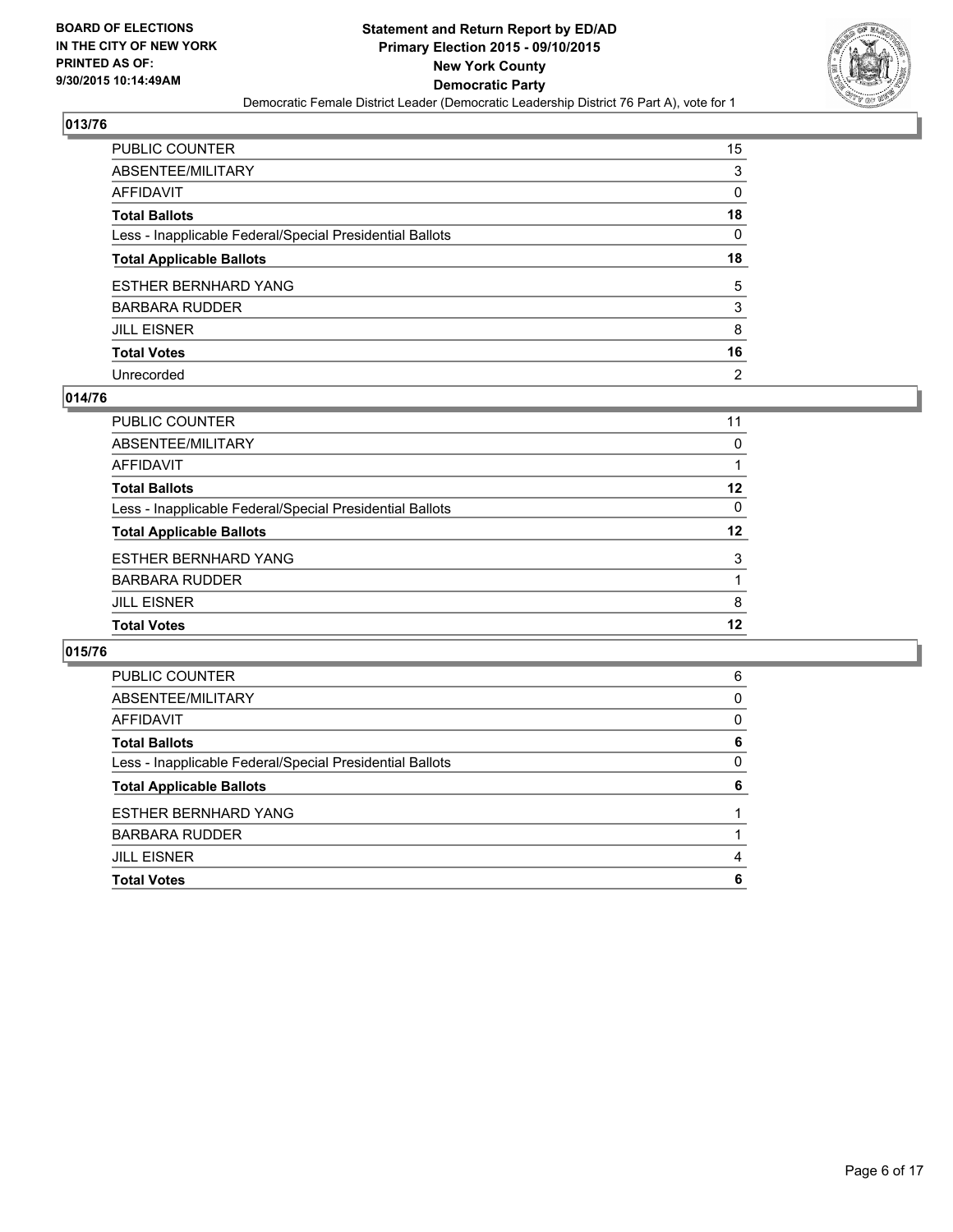

| PUBLIC COUNTER                                           | 29           |
|----------------------------------------------------------|--------------|
| ABSENTEE/MILITARY                                        | 0            |
| AFFIDAVIT                                                | 0            |
| Total Ballots                                            | 29           |
| Less - Inapplicable Federal/Special Presidential Ballots | $\mathbf{0}$ |
| <b>Total Applicable Ballots</b>                          | 29           |
| ESTHER BERNHARD YANG                                     | 9            |
| BARBARA RUDDER                                           | 4            |
| JILL EISNER                                              | 15           |
| <b>Total Votes</b>                                       | 28           |
| Unrecorded                                               |              |

## **017/76**

| PUBLIC COUNTER                                           | 36       |
|----------------------------------------------------------|----------|
| ABSENTEE/MILITARY                                        | $\Omega$ |
| <b>AFFIDAVIT</b>                                         |          |
| <b>Total Ballots</b>                                     | 37       |
| Less - Inapplicable Federal/Special Presidential Ballots | 0        |
| <b>Total Applicable Ballots</b>                          | 37       |
| <b>ESTHER BERNHARD YANG</b>                              | 5        |
| <b>BARBARA RUDDER</b>                                    | 9        |
| <b>JILL EISNER</b>                                       | 15       |
| <b>Total Votes</b>                                       | 29       |
| Unrecorded                                               | 8        |
|                                                          |          |

| <b>PUBLIC COUNTER</b>                                    |   |
|----------------------------------------------------------|---|
| ABSENTEE/MILITARY                                        | 0 |
| AFFIDAVIT                                                | 0 |
| <b>Total Ballots</b>                                     |   |
| Less - Inapplicable Federal/Special Presidential Ballots | 0 |
| <b>Total Applicable Ballots</b>                          |   |
| <b>ESTHER BERNHARD YANG</b>                              | 3 |
| <b>BARBARA RUDDER</b>                                    |   |
| <b>JILL EISNER</b>                                       | 3 |
| <b>Total Votes</b>                                       |   |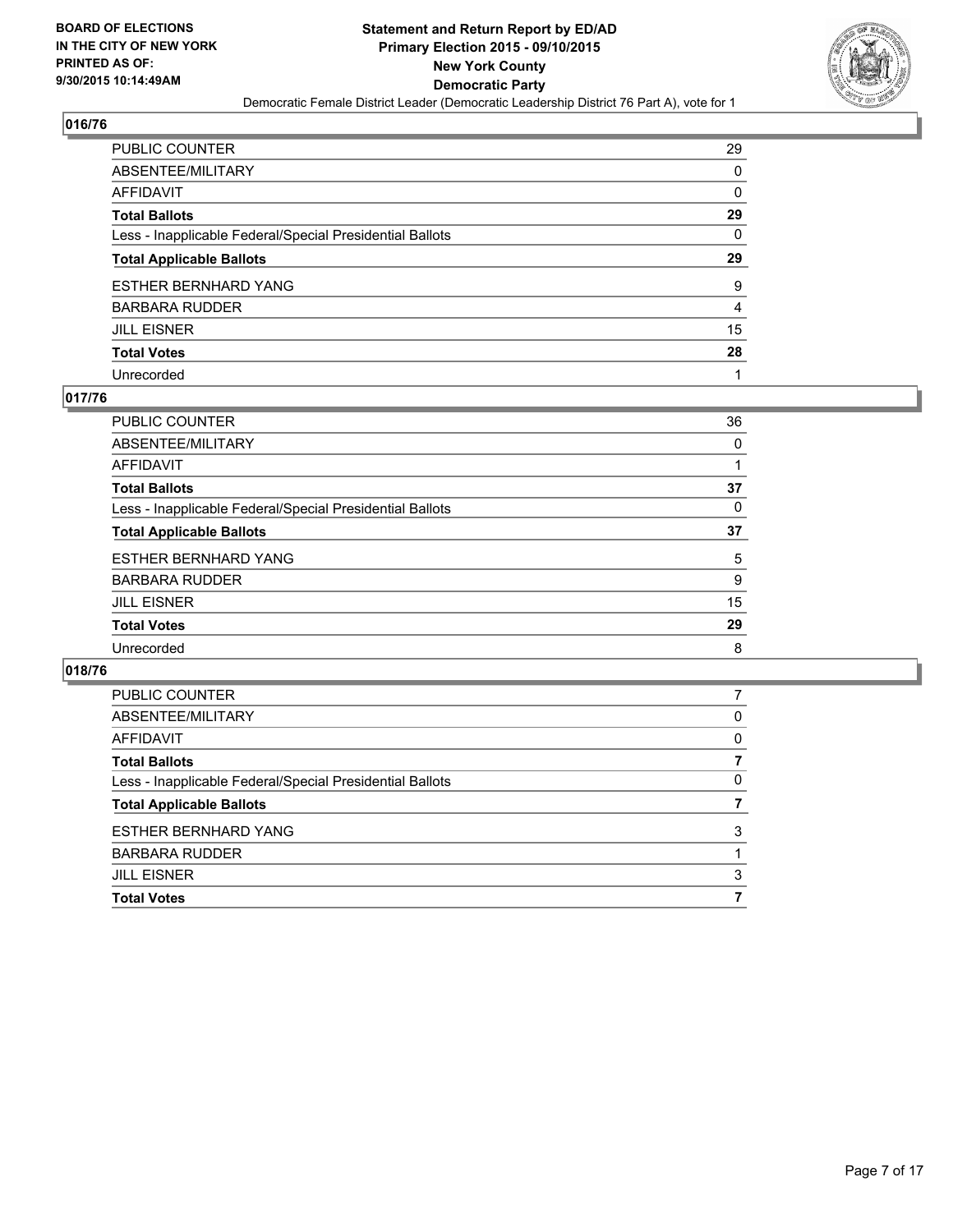

| PUBLIC COUNTER                                           | 16             |
|----------------------------------------------------------|----------------|
| ABSENTEE/MILITARY                                        | 6              |
| AFFIDAVIT                                                | 0              |
| Total Ballots                                            | $22 \,$        |
| Less - Inapplicable Federal/Special Presidential Ballots | 0              |
| <b>Total Applicable Ballots</b>                          | $22\,$         |
| ESTHER BERNHARD YANG                                     | 2              |
| BARBARA RUDDER                                           | 4              |
| JILL EISNER                                              | 14             |
| Total Votes                                              | 20             |
| Unrecorded                                               | $\overline{2}$ |

## **020/76**

| PUBLIC COUNTER                                           | 17       |
|----------------------------------------------------------|----------|
| ABSENTEE/MILITARY                                        | 9        |
| <b>AFFIDAVIT</b>                                         | $\Omega$ |
| <b>Total Ballots</b>                                     | 26       |
| Less - Inapplicable Federal/Special Presidential Ballots | $\Omega$ |
| <b>Total Applicable Ballots</b>                          | 26       |
| <b>ESTHER BERNHARD YANG</b>                              |          |
| <b>BARBARA RUDDER</b>                                    | 4        |
| <b>JILL EISNER</b>                                       | 21       |
| <b>Total Votes</b>                                       | 26       |
|                                                          |          |

| PUBLIC COUNTER                                           | 25 |
|----------------------------------------------------------|----|
| ABSENTEE/MILITARY                                        | 3  |
| <b>AFFIDAVIT</b>                                         | 0  |
| <b>Total Ballots</b>                                     | 28 |
| Less - Inapplicable Federal/Special Presidential Ballots | 0  |
| <b>Total Applicable Ballots</b>                          | 28 |
| <b>ESTHER BERNHARD YANG</b>                              | 4  |
| <b>BARBARA RUDDER</b>                                    | 8  |
| <b>JILL EISNER</b>                                       | 13 |
| <b>Total Votes</b>                                       | 25 |
| Unrecorded                                               | 3  |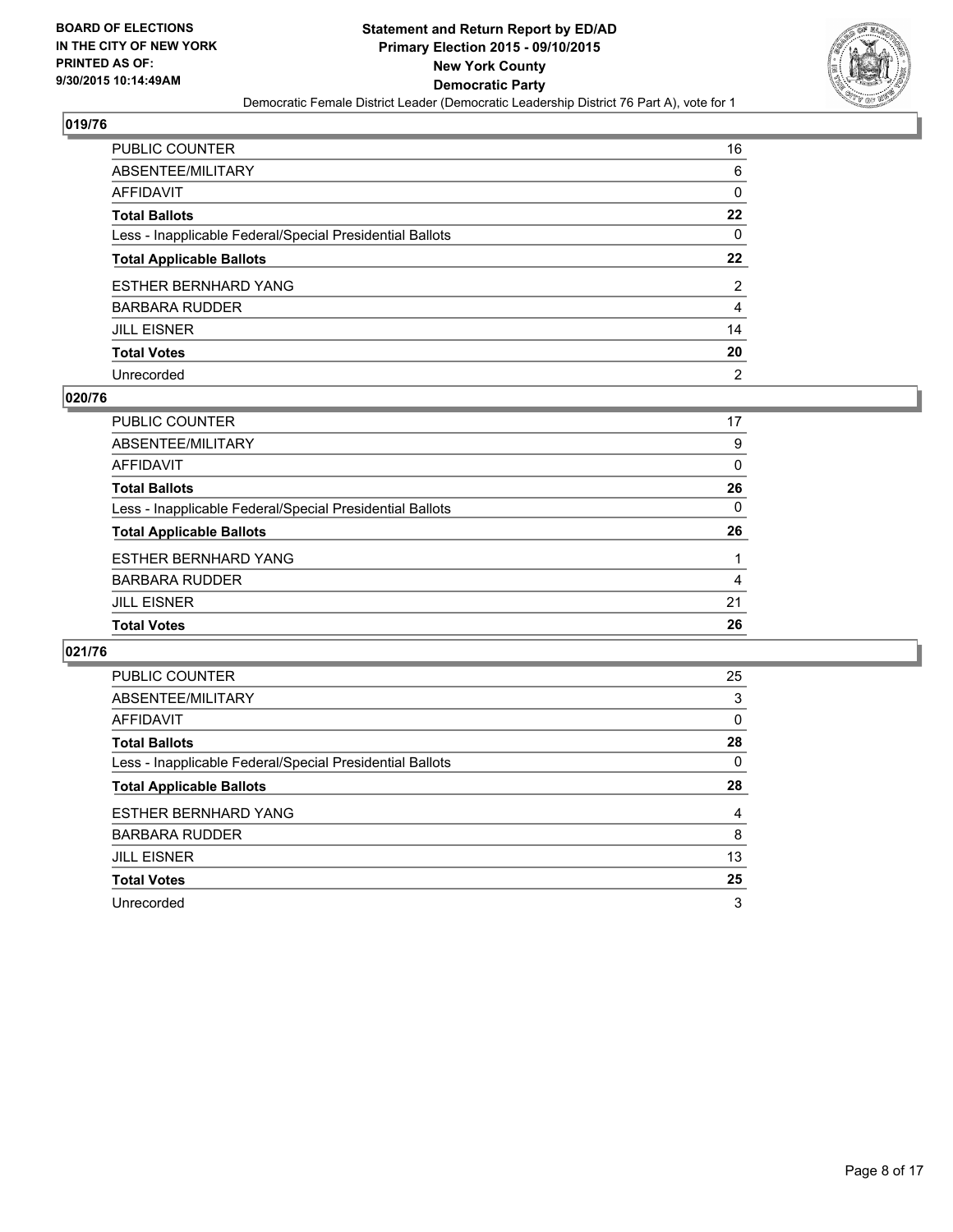

| PUBLIC COUNTER                                           | 11             |
|----------------------------------------------------------|----------------|
| ABSENTEE/MILITARY                                        |                |
| AFFIDAVIT                                                | 0              |
| Total Ballots                                            | 12             |
| Less - Inapplicable Federal/Special Presidential Ballots | 0              |
| <b>Total Applicable Ballots</b>                          | 12             |
| ESTHER BERNHARD YANG                                     | 0              |
| BARBARA RUDDER                                           | 4              |
| JILL EISNER                                              | 6              |
| Total Votes                                              | 10             |
| Unrecorded                                               | $\overline{2}$ |

## **023/76**

| PUBLIC COUNTER                                           | 4 |
|----------------------------------------------------------|---|
| ABSENTEE/MILITARY                                        | 0 |
| AFFIDAVIT                                                | 0 |
| <b>Total Ballots</b>                                     | 4 |
| Less - Inapplicable Federal/Special Presidential Ballots | 0 |
| <b>Total Applicable Ballots</b>                          | 4 |
| ESTHER BERNHARD YANG                                     | 0 |
| <b>BARBARA RUDDER</b>                                    |   |
| <b>JILL EISNER</b>                                       | 3 |
| <b>Total Votes</b>                                       | 4 |
|                                                          |   |

| <b>PUBLIC COUNTER</b>                                    | 6        |
|----------------------------------------------------------|----------|
| ABSENTEE/MILITARY                                        | 2        |
| <b>AFFIDAVIT</b>                                         | 0        |
| <b>Total Ballots</b>                                     | 8        |
| Less - Inapplicable Federal/Special Presidential Ballots | 0        |
| <b>Total Applicable Ballots</b>                          | 8        |
| <b>ESTHER BERNHARD YANG</b>                              | $\Omega$ |
| <b>BARBARA RUDDER</b>                                    |          |
| <b>JILL EISNER</b>                                       | 5        |
| <b>Total Votes</b>                                       | 6        |
| Unrecorded                                               | 2        |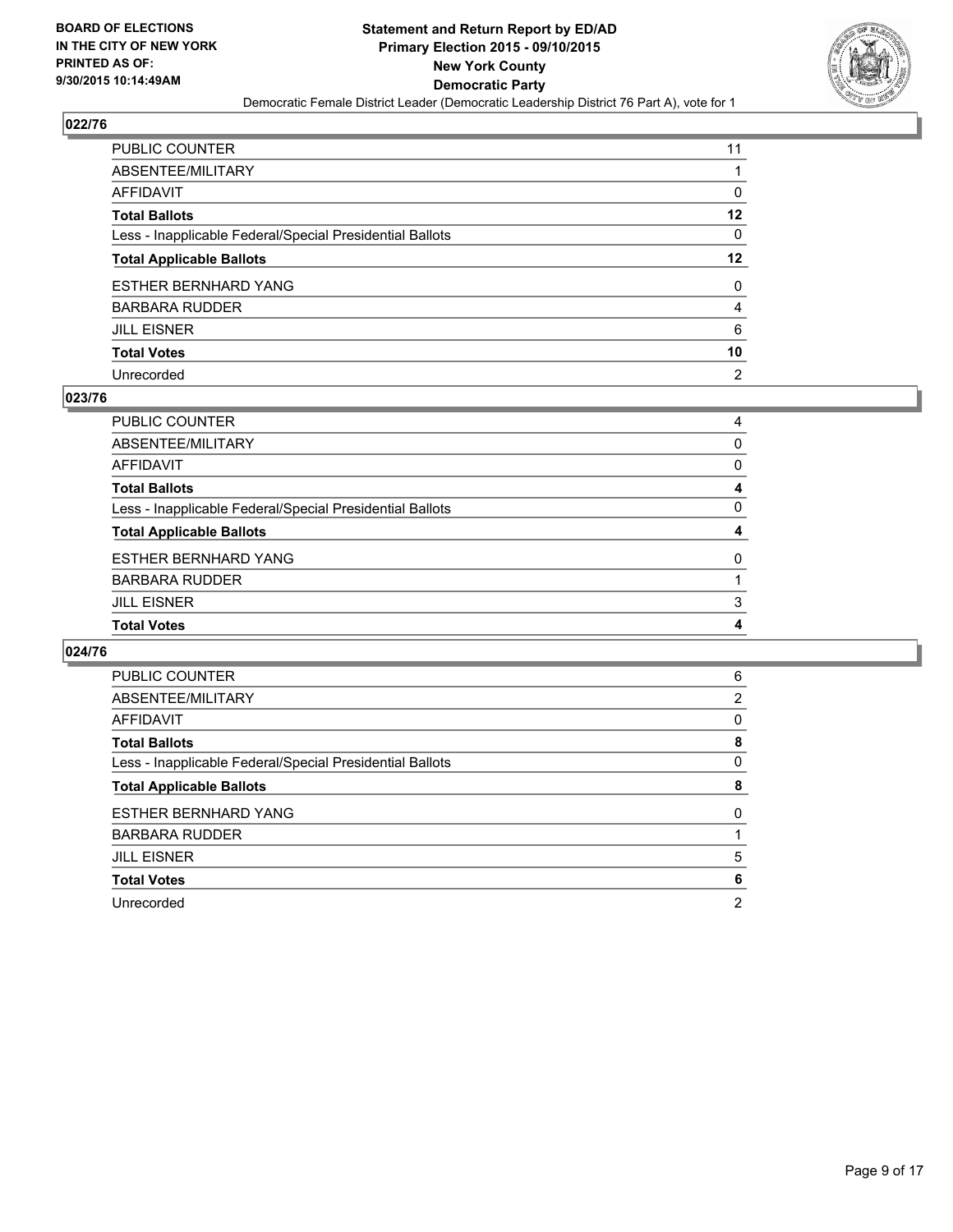

| PUBLIC COUNTER                                           | 22           |
|----------------------------------------------------------|--------------|
| ABSENTEE/MILITARY                                        | 3            |
| AFFIDAVIT                                                | 0            |
| <b>Total Ballots</b>                                     | 25           |
| Less - Inapplicable Federal/Special Presidential Ballots | $\mathbf{0}$ |
| <b>Total Applicable Ballots</b>                          | 25           |
| ESTHER BERNHARD YANG                                     | 5            |
| BARBARA RUDDER                                           | 5            |
|                                                          |              |
| JILL EISNER                                              | 15           |
| Total Votes                                              | 25           |

#### **026/76**

| PUBLIC COUNTER                                           | 19             |
|----------------------------------------------------------|----------------|
| ABSENTEE/MILITARY                                        | $\overline{2}$ |
| AFFIDAVIT                                                | 0              |
| <b>Total Ballots</b>                                     | 21             |
| Less - Inapplicable Federal/Special Presidential Ballots | 0              |
| <b>Total Applicable Ballots</b>                          | 21             |
| ESTHER BERNHARD YANG                                     | 4              |
| BARBARA RUDDER                                           | 8              |
| JILL EISNER                                              | 8              |
| <b>Total Votes</b>                                       | 20             |
| Unrecorded                                               |                |
|                                                          |                |

| <b>PUBLIC COUNTER</b>                                    | 15 |
|----------------------------------------------------------|----|
| ABSENTEE/MILITARY                                        | 2  |
| AFFIDAVIT                                                | 0  |
| <b>Total Ballots</b>                                     | 17 |
| Less - Inapplicable Federal/Special Presidential Ballots | 0  |
| <b>Total Applicable Ballots</b>                          | 17 |
| <b>ESTHER BERNHARD YANG</b>                              | 3  |
| BARBARA RUDDER                                           | 2  |
| <b>JILL EISNER</b>                                       | 9  |
| <b>Total Votes</b>                                       | 14 |
| Unrecorded                                               | 3  |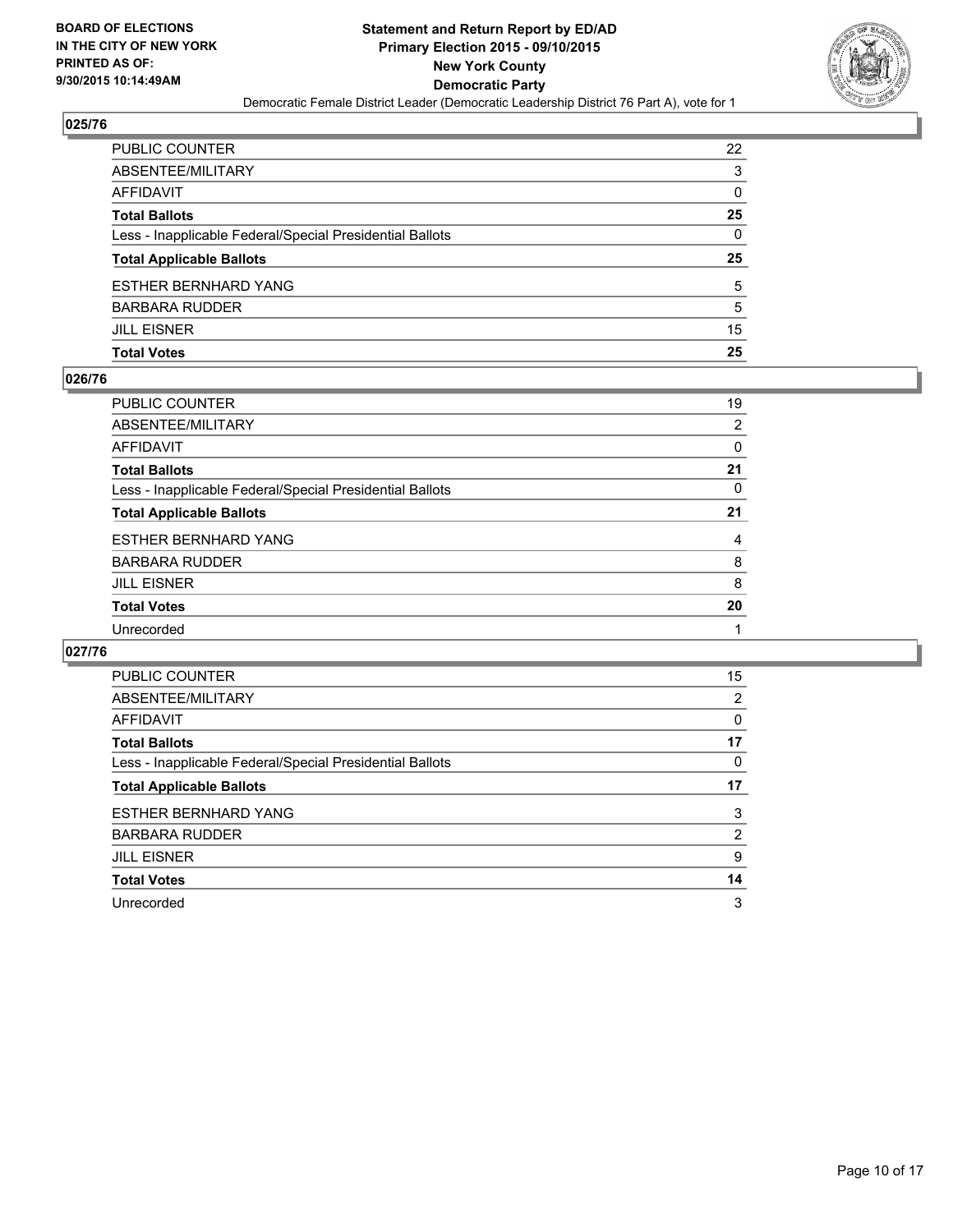

| PUBLIC COUNTER                                           | 17 |
|----------------------------------------------------------|----|
| ABSENTEE/MILITARY                                        | 0  |
| AFFIDAVIT                                                | 0  |
| Total Ballots                                            | 17 |
| Less - Inapplicable Federal/Special Presidential Ballots | 0  |
| <b>Total Applicable Ballots</b>                          | 17 |
| ESTHER BERNHARD YANG                                     | 3  |
| BARBARA RUDDER                                           | 6  |
| JILL EISNER                                              | 7  |
| <b>Total Votes</b>                                       | 16 |
| Unrecorded                                               |    |

## **029/76**

| PUBLIC COUNTER                                           | 9        |
|----------------------------------------------------------|----------|
| ABSENTEE/MILITARY                                        |          |
| AFFIDAVIT                                                | 0        |
| <b>Total Ballots</b>                                     | 10       |
| Less - Inapplicable Federal/Special Presidential Ballots | $\Omega$ |
| <b>Total Applicable Ballots</b>                          | 10       |
| <b>ESTHER BERNHARD YANG</b>                              | 2        |
| <b>BARBARA RUDDER</b>                                    |          |
| <b>JILL EISNER</b>                                       | 7        |
| <b>Total Votes</b>                                       | 10       |
|                                                          |          |

| PUBLIC COUNTER                                           | 9 |
|----------------------------------------------------------|---|
| ABSENTEE/MILITARY                                        | 0 |
| <b>AFFIDAVIT</b>                                         | 0 |
| <b>Total Ballots</b>                                     | 9 |
| Less - Inapplicable Federal/Special Presidential Ballots | 0 |
| <b>Total Applicable Ballots</b>                          | 9 |
| <b>ESTHER BERNHARD YANG</b>                              | 3 |
| <b>BARBARA RUDDER</b>                                    | 2 |
| <b>JILL EISNER</b>                                       |   |
| <b>Total Votes</b>                                       | 6 |
| Unrecorded                                               | 3 |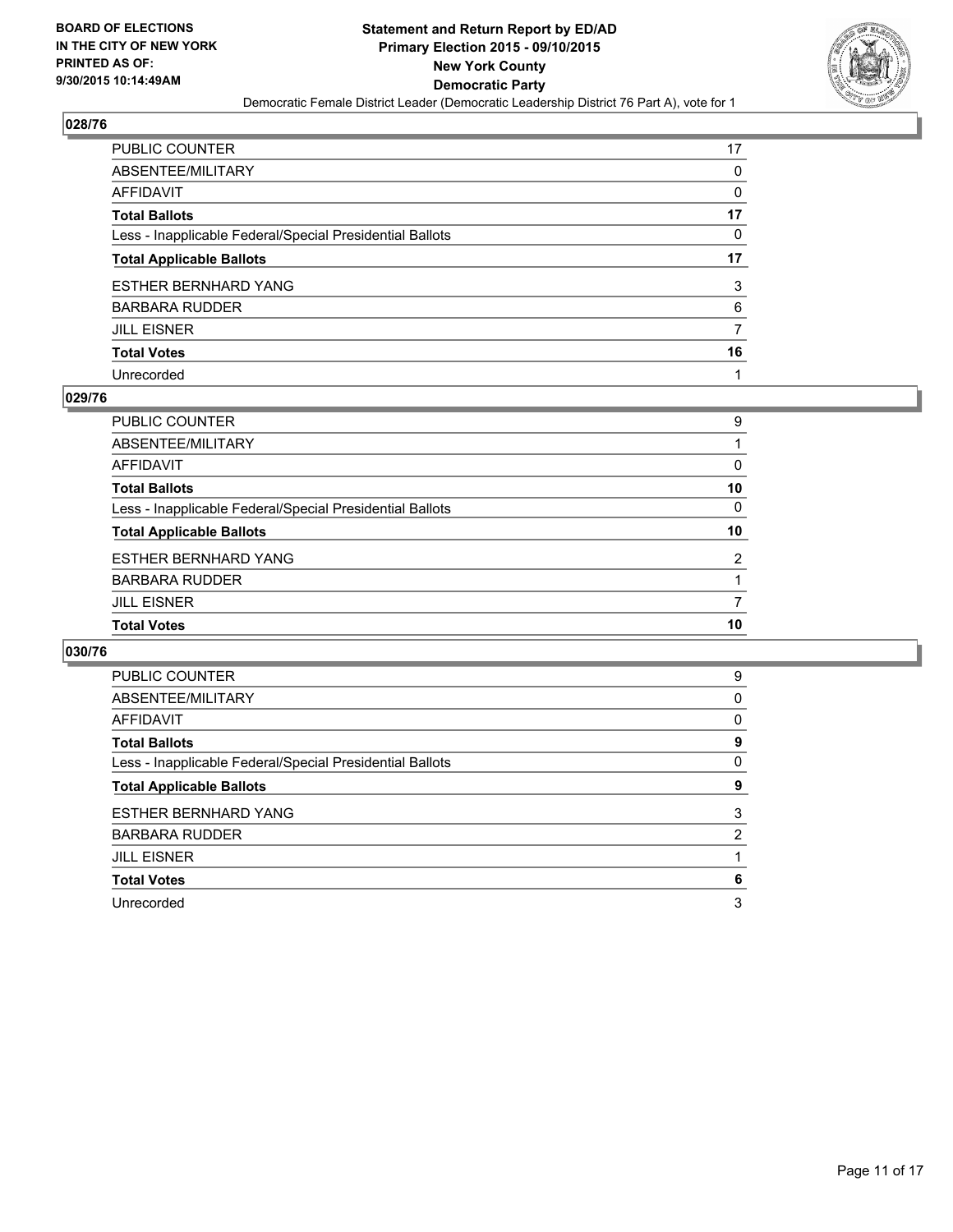

| PUBLIC COUNTER                                           | 11             |
|----------------------------------------------------------|----------------|
| ABSENTEE/MILITARY                                        |                |
| AFFIDAVIT                                                | 0              |
| Total Ballots                                            | $12 \,$        |
| Less - Inapplicable Federal/Special Presidential Ballots | 0              |
| <b>Total Applicable Ballots</b>                          | $12 \,$        |
| ESTHER BERNHARD YANG                                     | $\overline{2}$ |
| BARBARA RUDDER                                           | $\overline{2}$ |
| JILL EISNER                                              | 6              |
| TERRY GRACE (WRITE-IN)                                   | 1              |
| <b>Total Votes</b>                                       | 11             |
| Unrecorded                                               |                |

#### **032/76**

| PUBLIC COUNTER                                           | 24 |
|----------------------------------------------------------|----|
| ABSENTEE/MILITARY                                        | 0  |
| <b>AFFIDAVIT</b>                                         | 0  |
| <b>Total Ballots</b>                                     | 24 |
| Less - Inapplicable Federal/Special Presidential Ballots | 0  |
| <b>Total Applicable Ballots</b>                          | 24 |
| <b>ESTHER BERNHARD YANG</b>                              | 2  |
| <b>BARBARA RUDDER</b>                                    | 6  |
| <b>JILL EISNER</b>                                       | 16 |
| <b>Total Votes</b>                                       | 24 |
|                                                          |    |

| <b>PUBLIC COUNTER</b>                                    | 19 |
|----------------------------------------------------------|----|
| ABSENTEE/MILITARY                                        | 0  |
| AFFIDAVIT                                                | 0  |
| <b>Total Ballots</b>                                     | 19 |
| Less - Inapplicable Federal/Special Presidential Ballots | 0  |
| <b>Total Applicable Ballots</b>                          | 19 |
| <b>ESTHER BERNHARD YANG</b>                              | 4  |
| <b>BARBARA RUDDER</b>                                    | 3  |
| <b>JILL EISNER</b>                                       | 10 |
| <b>Total Votes</b>                                       | 17 |
| Unrecorded                                               | 2  |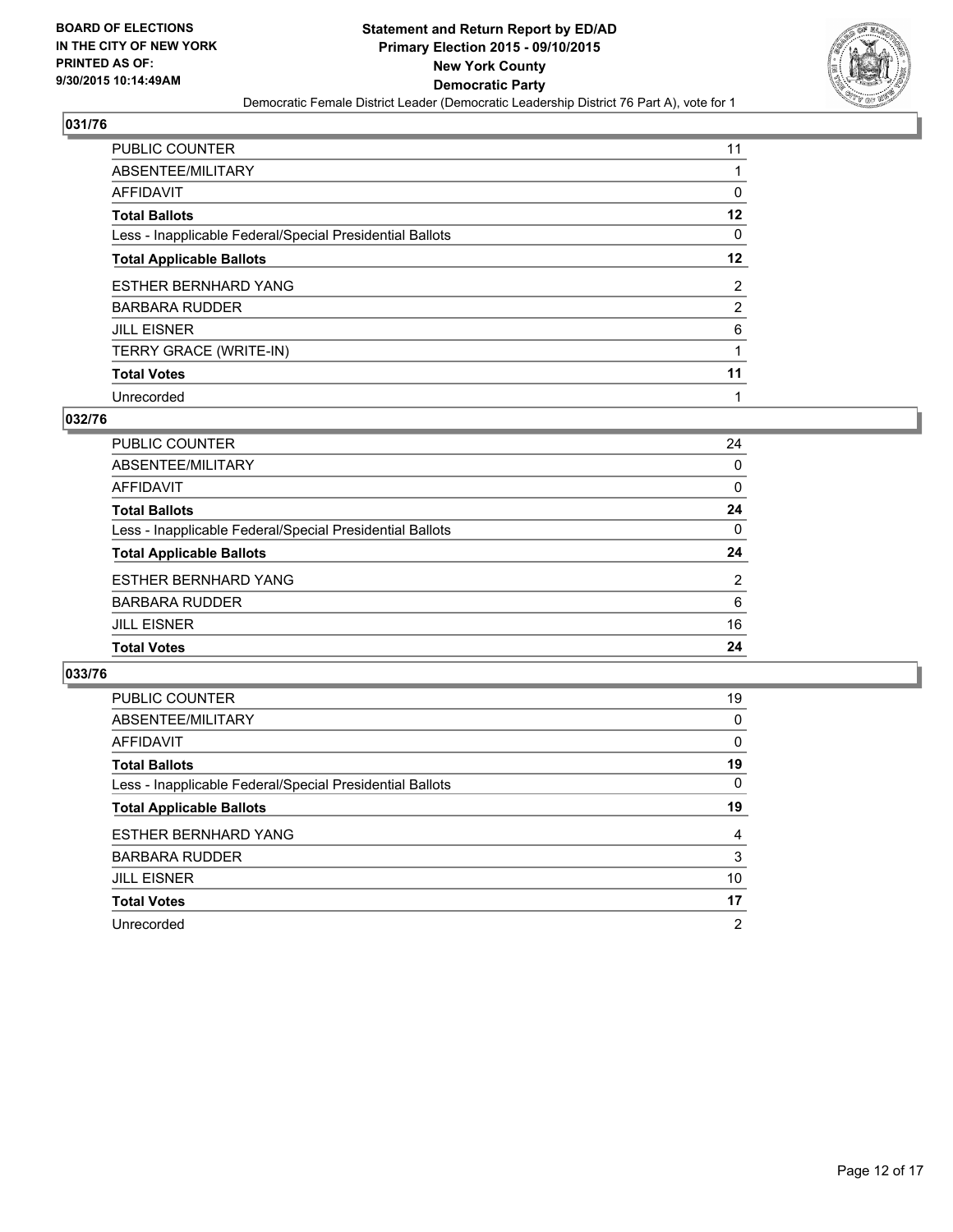

| PUBLIC COUNTER                                           | 25           |
|----------------------------------------------------------|--------------|
| ABSENTEE/MILITARY                                        | $\mathbf{0}$ |
| AFFIDAVIT                                                | $\Omega$     |
| Total Ballots                                            | 25           |
| Less - Inapplicable Federal/Special Presidential Ballots | $\mathbf{0}$ |
| <b>Total Applicable Ballots</b>                          | 25           |
| ESTHER BERNHARD YANG                                     | 4            |
| BARBARA RUDDER                                           | 2            |
| JILL EISNER                                              | 19           |
| Total Votes                                              | 25           |
|                                                          |              |

## **035/76**

| PUBLIC COUNTER                                           | 42             |
|----------------------------------------------------------|----------------|
| ABSENTEE/MILITARY                                        | 2              |
| AFFIDAVIT                                                | 0              |
| Total Ballots                                            | 44             |
| Less - Inapplicable Federal/Special Presidential Ballots | 0              |
| <b>Total Applicable Ballots</b>                          | 44             |
| ESTHER BERNHARD YANG                                     | 11             |
| BARBARA RUDDER                                           | 5              |
| JILL EISNER                                              | 26             |
| Total Votes                                              | 42             |
| Unrecorded                                               | $\overline{2}$ |
|                                                          |                |

| <b>PUBLIC COUNTER</b>                                    | 13 |
|----------------------------------------------------------|----|
| ABSENTEE/MILITARY                                        | 0  |
| AFFIDAVIT                                                | 0  |
| <b>Total Ballots</b>                                     | 13 |
| Less - Inapplicable Federal/Special Presidential Ballots | 0  |
| <b>Total Applicable Ballots</b>                          | 13 |
| <b>ESTHER BERNHARD YANG</b>                              | 2  |
| <b>BARBARA RUDDER</b>                                    | 2  |
| <b>JILL EISNER</b>                                       | 9  |
| <b>Total Votes</b>                                       | 13 |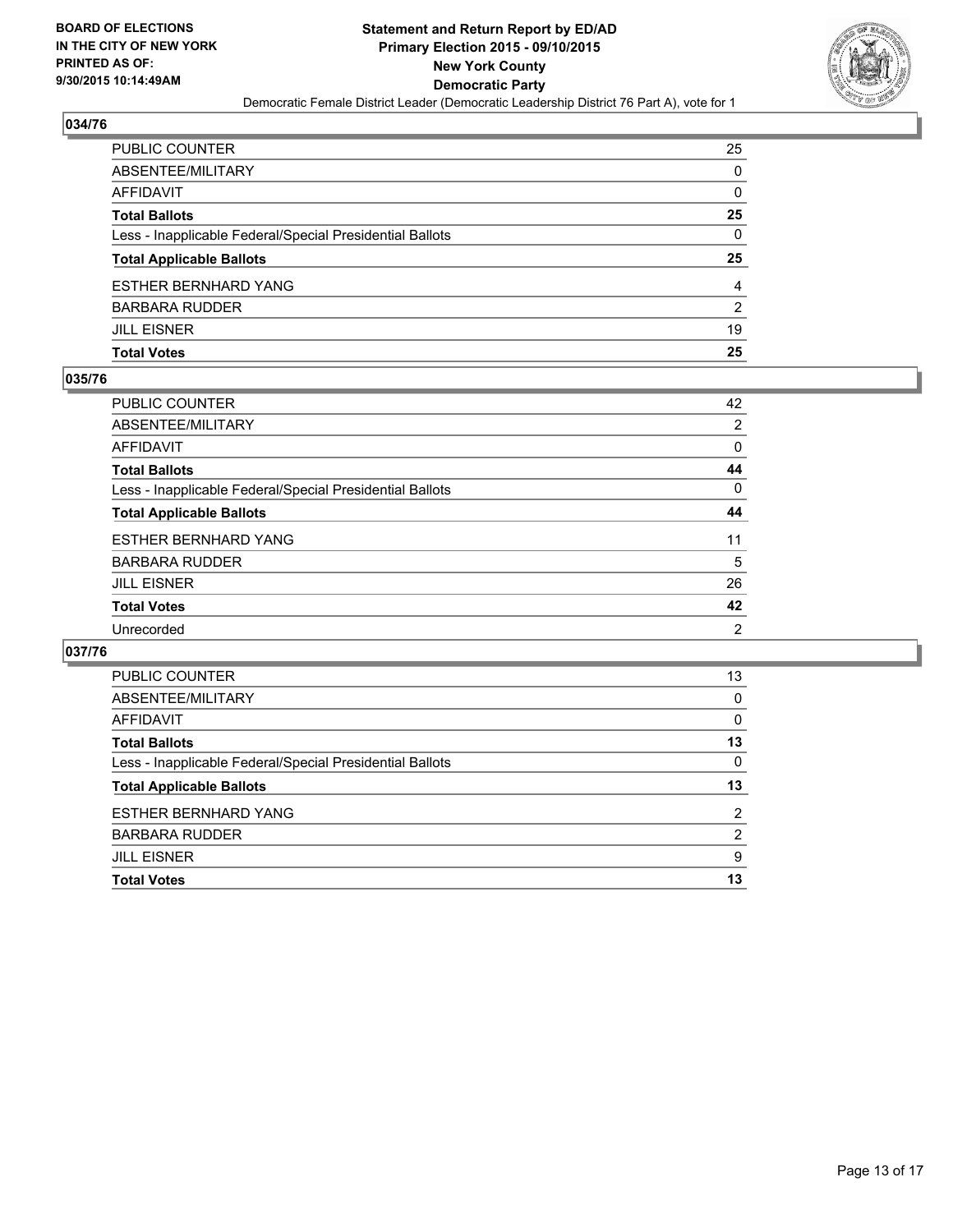

| PUBLIC COUNTER                                           | 14 |
|----------------------------------------------------------|----|
| ABSENTEE/MILITARY                                        | 3  |
| AFFIDAVIT                                                | 0  |
| Total Ballots                                            | 17 |
| Less - Inapplicable Federal/Special Presidential Ballots | 0  |
| <b>Total Applicable Ballots</b>                          | 17 |
| ESTHER BERNHARD YANG                                     | 0  |
| BARBARA RUDDER                                           | 5  |
| JILL EISNER                                              | 10 |
| <b>Total Votes</b>                                       | 15 |
| Unrecorded                                               | 2  |

## **039/76**

| PUBLIC COUNTER                                           | 8 |
|----------------------------------------------------------|---|
| <b>ABSENTEE/MILITARY</b>                                 |   |
| <b>AFFIDAVIT</b>                                         | 0 |
| <b>Total Ballots</b>                                     | 9 |
| Less - Inapplicable Federal/Special Presidential Ballots | 0 |
| <b>Total Applicable Ballots</b>                          | 9 |
| <b>ESTHER BERNHARD YANG</b>                              | 3 |
| <b>BARBARA RUDDER</b>                                    |   |
| <b>JILL EISNER</b>                                       | 4 |
| <b>Total Votes</b>                                       | 8 |
| Unrecorded                                               |   |
|                                                          |   |

| <b>PUBLIC COUNTER</b>                                    | 19 |
|----------------------------------------------------------|----|
| ABSENTEE/MILITARY                                        |    |
| <b>AFFIDAVIT</b>                                         | 0  |
| <b>Total Ballots</b>                                     | 20 |
| Less - Inapplicable Federal/Special Presidential Ballots | 0  |
| <b>Total Applicable Ballots</b>                          | 20 |
| <b>ESTHER BERNHARD YANG</b>                              | 6  |
| <b>BARBARA RUDDER</b>                                    |    |
| <b>JILL EISNER</b>                                       | 10 |
| <b>Total Votes</b>                                       | 17 |
| Unrecorded                                               | 3  |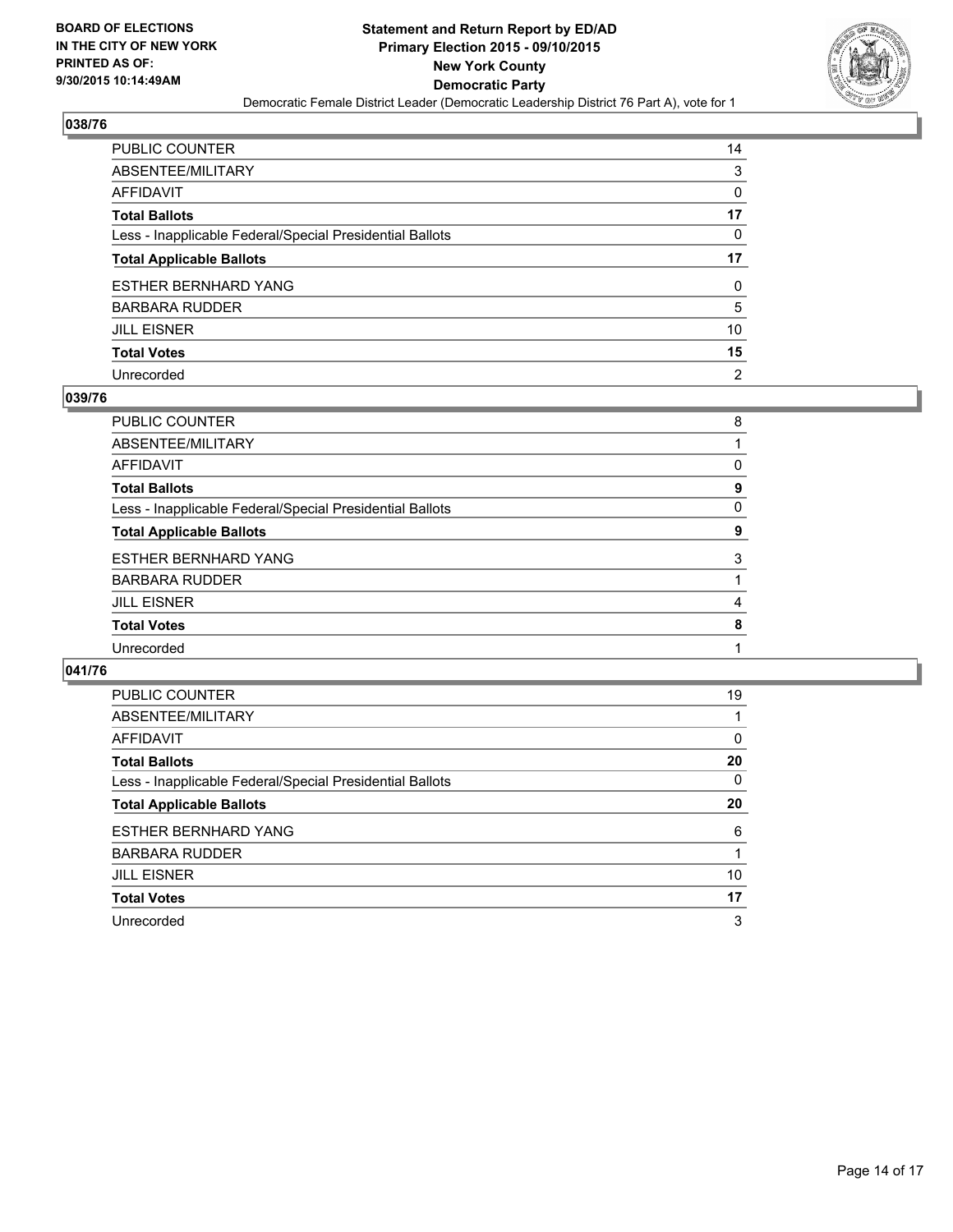

| PUBLIC COUNTER                                           | 4            |
|----------------------------------------------------------|--------------|
| ABSENTEE/MILITARY                                        | 0            |
| AFFIDAVIT                                                | $\mathbf{0}$ |
| Total Ballots                                            | 4            |
| Less - Inapplicable Federal/Special Presidential Ballots | $\mathbf{0}$ |
| <b>Total Applicable Ballots</b>                          | 4            |
| ESTHER BERNHARD YANG                                     | 0            |
| BARBARA RUDDER                                           | 3            |
| <b>JILL EISNER</b>                                       |              |
| Total Votes                                              | 4            |
|                                                          |              |

## **083/76**

| PUBLIC COUNTER                                           | 72 |
|----------------------------------------------------------|----|
| ABSENTEE/MILITARY                                        |    |
| AFFIDAVIT                                                | 0  |
| Total Ballots                                            | 73 |
| Less - Inapplicable Federal/Special Presidential Ballots | 0  |
| <b>Total Applicable Ballots</b>                          | 73 |
| ESTHER BERNHARD YANG                                     | 8  |
| BARBARA RUDDER                                           | 39 |
| JILL EISNER                                              | 17 |
| <b>Total Votes</b>                                       | 64 |
| Unrecorded                                               | 9  |
|                                                          |    |

| <b>PUBLIC COUNTER</b>                                    | 25 |
|----------------------------------------------------------|----|
| ABSENTEE/MILITARY                                        | 0  |
| AFFIDAVIT                                                | 0  |
| <b>Total Ballots</b>                                     | 25 |
| Less - Inapplicable Federal/Special Presidential Ballots | 0  |
| <b>Total Applicable Ballots</b>                          | 25 |
| <b>ESTHER BERNHARD YANG</b>                              | 5  |
| <b>BARBARA RUDDER</b>                                    | 9  |
| <b>JILL EISNER</b>                                       | 7  |
| <b>Total Votes</b>                                       | 21 |
| Unrecorded                                               | 4  |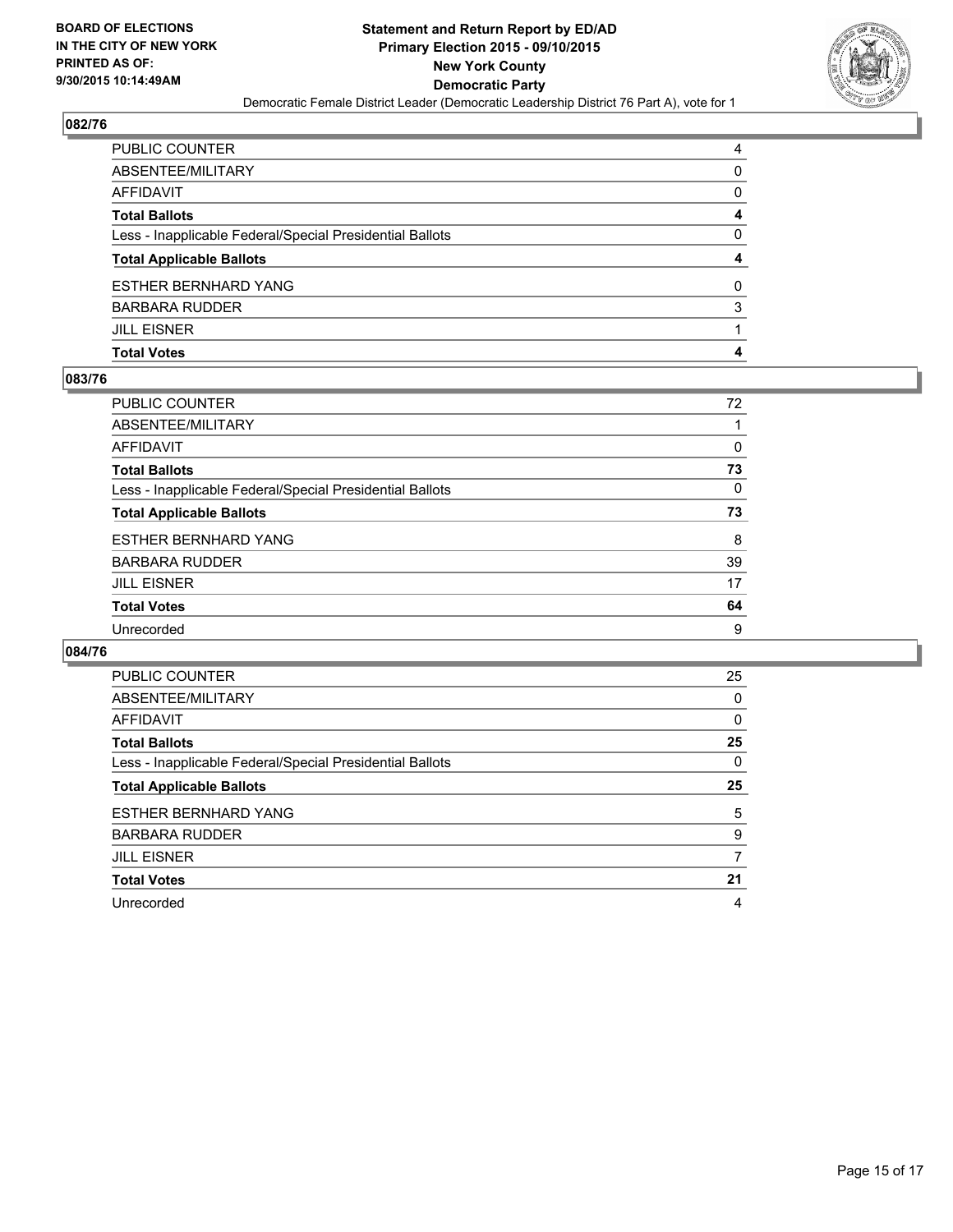

| PUBLIC COUNTER                                           | 26 |
|----------------------------------------------------------|----|
| ABSENTEE/MILITARY                                        |    |
| AFFIDAVIT                                                | 0  |
| Total Ballots                                            | 27 |
| Less - Inapplicable Federal/Special Presidential Ballots | 0  |
| <b>Total Applicable Ballots</b>                          | 27 |
| ESTHER BERNHARD YANG                                     |    |
| BARBARA RUDDER                                           | 14 |
| JILL EISNER                                              | 9  |
| <b>Total Votes</b>                                       | 24 |
| Unrecorded                                               | 3  |

## **086/76**

| PUBLIC COUNTER                                           | 17             |
|----------------------------------------------------------|----------------|
| ABSENTEE/MILITARY                                        |                |
| <b>AFFIDAVIT</b>                                         | 0              |
| <b>Total Ballots</b>                                     | 18             |
| Less - Inapplicable Federal/Special Presidential Ballots | $\Omega$       |
| <b>Total Applicable Ballots</b>                          | 18             |
| <b>ESTHER BERNHARD YANG</b>                              | 4              |
| <b>BARBARA RUDDER</b>                                    | 5              |
| <b>JILL EISNER</b>                                       | 7              |
| <b>Total Votes</b>                                       | 16             |
| Unrecorded                                               | $\overline{2}$ |

| <b>PUBLIC COUNTER</b>                                    | 11             |
|----------------------------------------------------------|----------------|
| ABSENTEE/MILITARY                                        | 0              |
| AFFIDAVIT                                                | 0              |
| <b>Total Ballots</b>                                     | 11             |
| Less - Inapplicable Federal/Special Presidential Ballots | 0              |
| <b>Total Applicable Ballots</b>                          | 11             |
| <b>ESTHER BERNHARD YANG</b>                              | $\overline{2}$ |
| <b>BARBARA RUDDER</b>                                    | 4              |
| <b>JILL EISNER</b>                                       | 5              |
| <b>Total Votes</b>                                       | 11             |